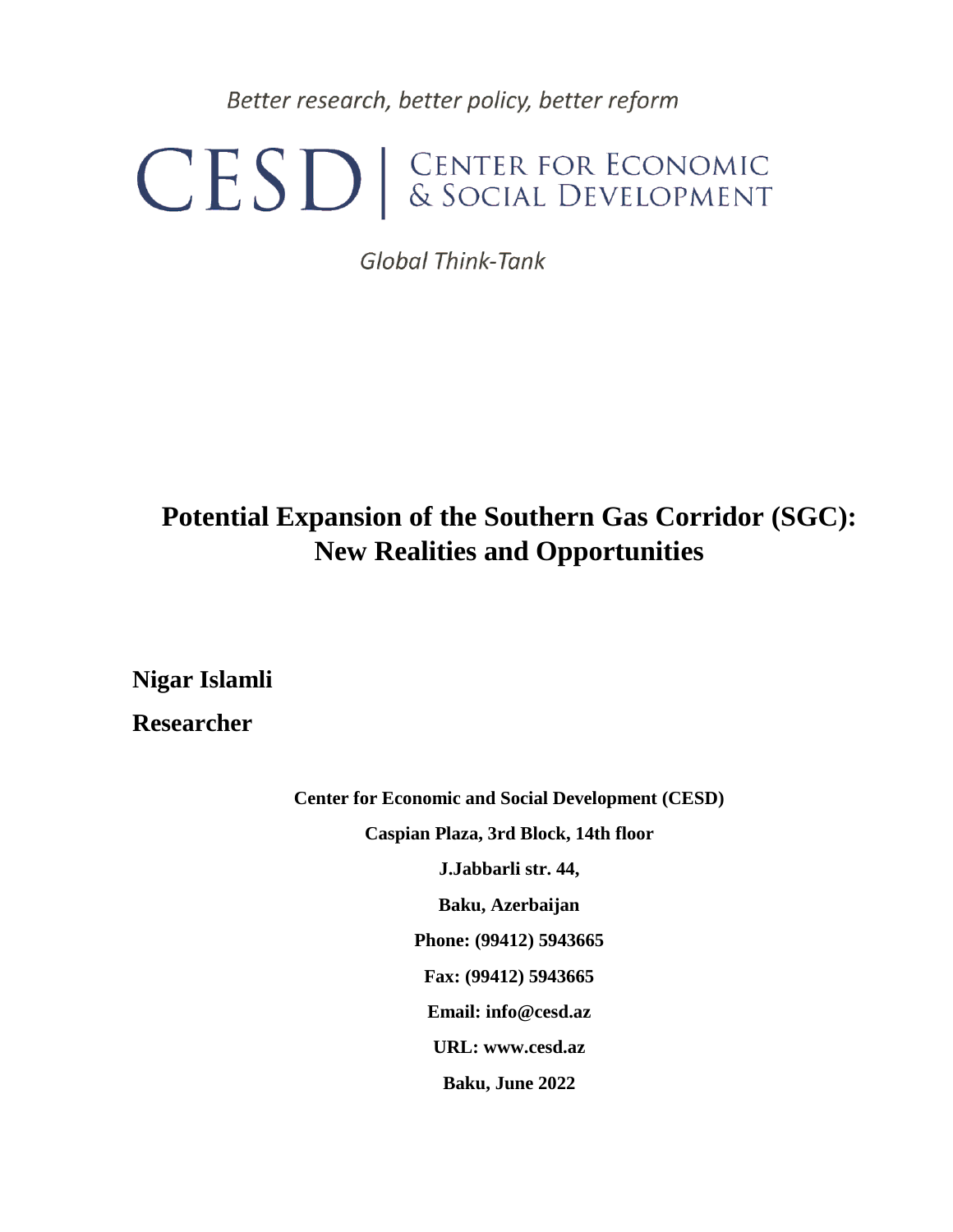## **Abstract**

 The article clarifies the directions in which the Southern Gas Corridor (SGC) can be expanded and gas can be transported to how many countries. For the expansion of the SGC, countries such as Bulgaria, Poland, Hungary, the Czech Republic, and Romania are studied in this paper.

 The issue of reducing Europe's 40% dependence on Russian gas and Europe's search for alternative energy sources and the expansion of the Southern Gas Corridor, one of the largest gas export projects to Europe, are on the agenda. In addition, the threat of several European countries - Poland, Bulgaria, Finland, the Netherlands, and Denmark - refused to pay for Russian gas in rubles, and as a result, the supply of gas is cut off.

 The goal of the Southern Gas Corridor project is to develop the second phase of the Shah Deniz gas condensate field, initially to export natural gas to Turkey and Southern Europe via the expanded South Caucasus Pipeline, TANAP, and TAP. In addition, the Shah Deniz Phase 2 project, the second phase of the full-scale development of the Shah Deniz project, is a huge project that will deliver Azerbaijani gas to Southeast Europe and Turkey, increasing energy security by supplying gas to European markets through the Southern Gas Corridor.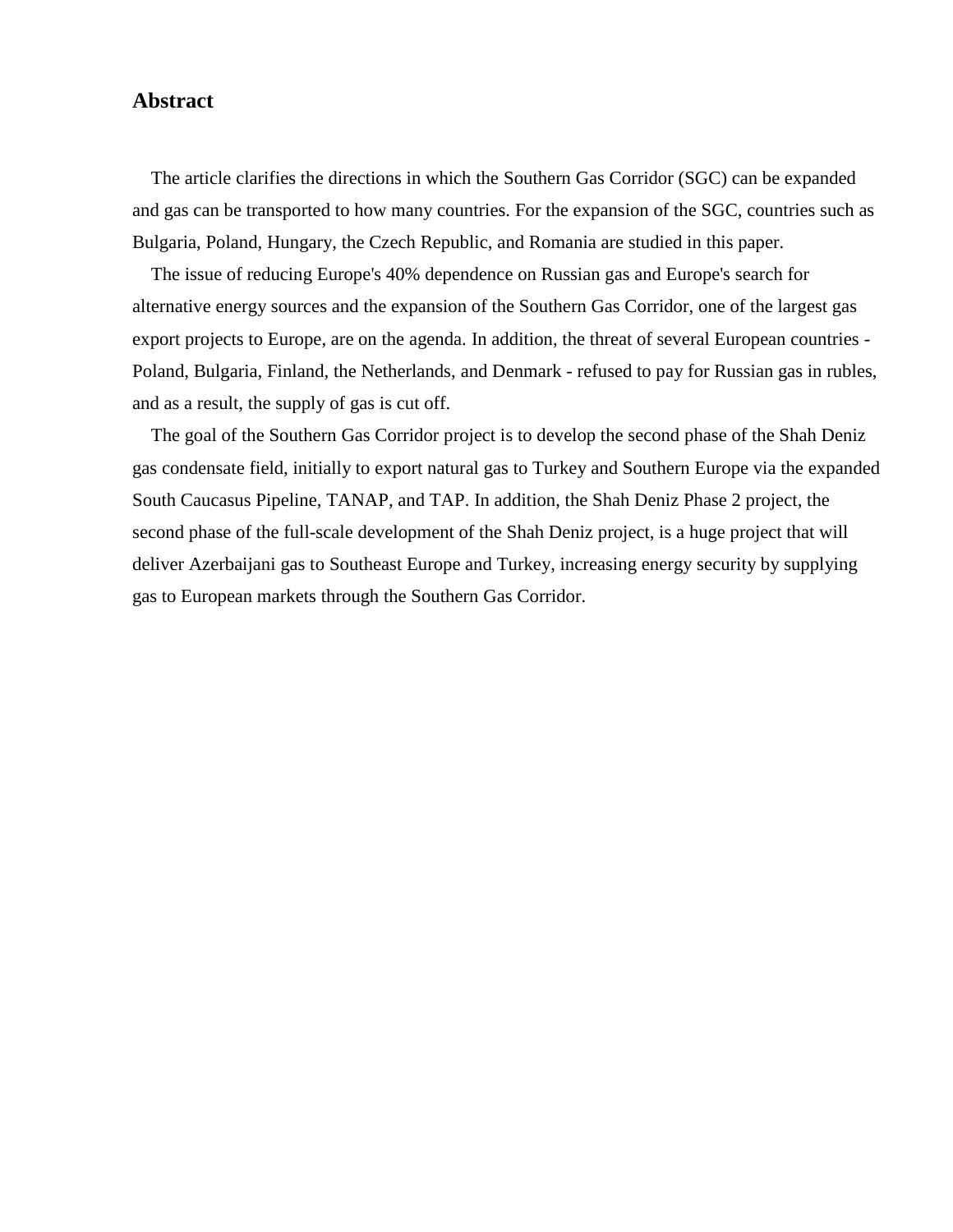#### **1. Introduction**

 The next, sixth package of sanctions against Russia's occupation of Ukraine has been approved by the European Commission. The package includes five elements: oil import restrictions, oil transportation services, financial and business services measures, broadcasting suspension, and export restrictions.

 Given the EU's imports of 48 billion euros worth of crude oil and 23 billion euros worth of refined oil products from Russia in 2021, the embargo on oil imports was imposed this year for the reasons listed. Another natural resource restriction will be the ban on Russia's oil shipments to third countries and the insurance and financing of oil transportation.

 Beyond sanctions, the EU has made it plain that they must reduce their reliance on Russian energy imports as soon as possible. On May 18, 2022, the Commission adopted its REPowerEU Plan, which aims to reduce reliance on Russian fossil fuels as quickly as possible and address the climate issue.<sup>1</sup> The EU's imports of Russian oil are expected to plummet by 92 percent as a result of the new limitations. $2$ 

 The Southern Gas Corridor, which transports Azerbaijani gas to Southeast Europe, has created a reliable country profile in a short period of time as a gas exporter to Azerbaijan. According to a statement signed between Azerbaijan and the EU in 2011, the SGC is a route that transports Azerbaijani gas directly to Europe in the Caspian Sea. The Joint Statement, together with the TANAP and TAP Intergovernmental Agreements, paved the way for long-term gas sales agreements. On June 27, 2012, President of the Republic of Azerbaijan Ilham Aliyev and Prime Minister of Turkey Recep Tayyip Erdogan signed an agreement on TANAP. The foundation of the Southern Gas Corridor was laid on September 20, 2014. On March 17, 2015, a groundbreaking ceremony for TANAP was held in Kars, Turkey, and construction of the pipeline began. The groundbreaking ceremony for TAP was held on May 17, 2016, in Thessaloniki, Greece, and construction of the pipeline began. On May 29, 2018, the Southern Gas Corridor was opened in Baku, and on June 12, 2018, the Trans-Anatolian Pipeline (TANAP), an important part of this corridor, was inaugurated in Eskisehir. On June 30, 2018, the first commercial gas was sent to Turkey via the Trans-Anatolian Pipeline (TANAP). On November 30, 2019, the opening ceremony

<sup>1</sup> [https://ec.europa.eu/commission/presscorner/detail/en/IP\\_22\\_2802](https://ec.europa.eu/commission/presscorner/detail/en/IP_22_2802)

<sup>2</sup> [https://www.spglobal.com/commodityinsights/en/market-insights/latest-news/oil/060322-eu-publishes-sixth](https://www.spglobal.com/commodityinsights/en/market-insights/latest-news/oil/060322-eu-publishes-sixth-sanctions-package-including-oil-import-restrictions)[sanctions-package-including-oil-import-restrictions](https://www.spglobal.com/commodityinsights/en/market-insights/latest-news/oil/060322-eu-publishes-sixth-sanctions-package-including-oil-import-restrictions)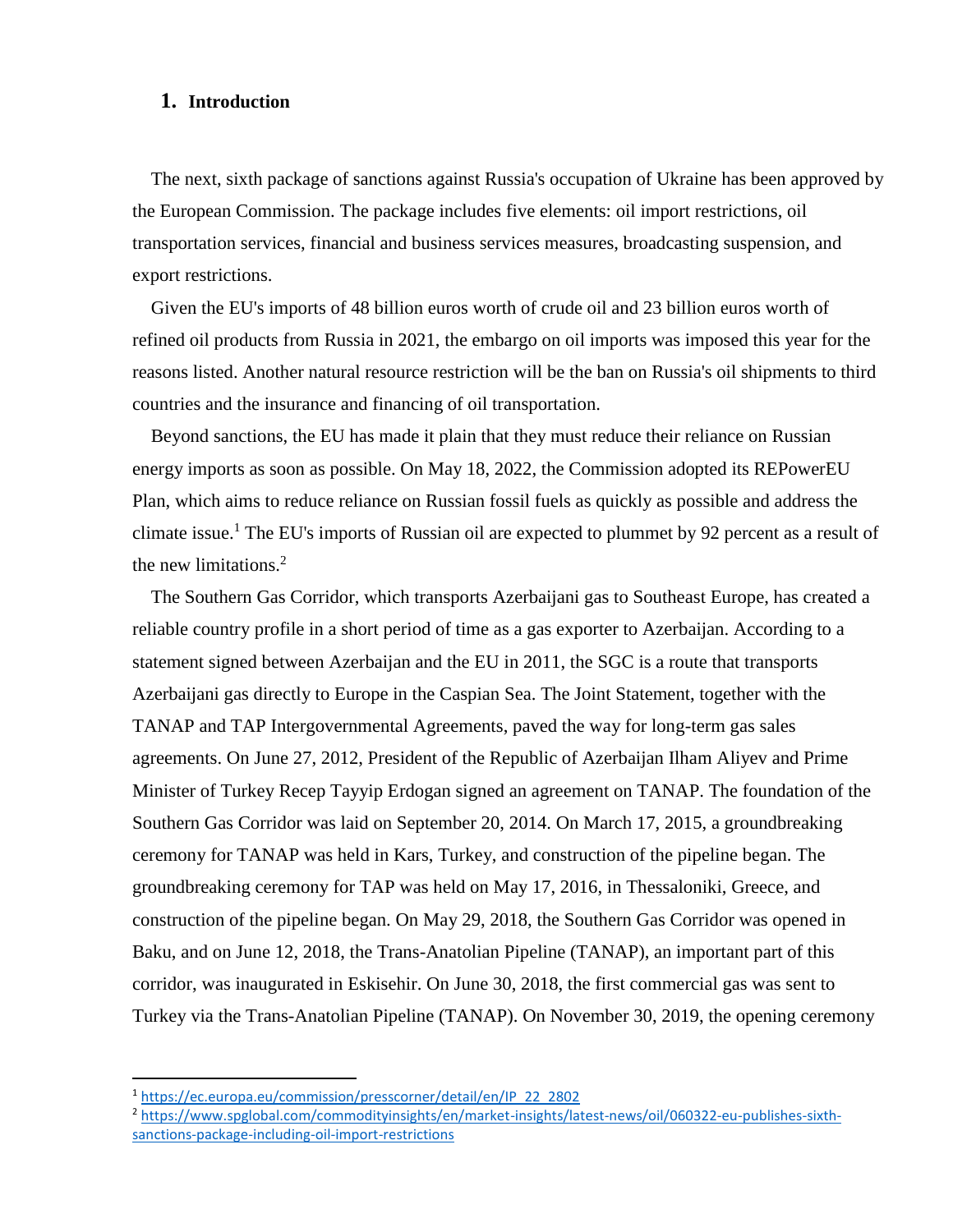of the section of the TANAP gas pipeline connecting Europe was held. The supply of Azerbaijani natural gas to the European market through TAP began on December 31, 2020. The total cost of the Southern Gas Corridor is about \$33 billion.<sup>34</sup>

 The Russian-Ukrainian war accelerated plans to diversify Europe's gas resources and routes. It can be said that European countries are largely dependent on a single source of gas. To overcome this dependence, SGC transports European gas from the Caspian Sea. The corridor, which began operating in late 2020, delivered 10 billion cubic meters of gas in the first quarter of 2022. By the end of 2022, about 10.5 billion cubic meters of gas are expected to be delivered<sup>5</sup>. These figures are expected to reach 11 billion cubic meters in 2023<sup>6</sup>.

 The reduction in gas supplies from Russia will make Europe think more seriously and faster about alternative energy sources. This will lead to the construction of renewable alternative power plants, which will cost more<sup>7</sup>.

 90% of gas in Europe is imported, and only 40% is imported from Russia. Efforts are being made to reduce this dependence by two-thirds in the future. In the long run, the REPowerEU Plan has been developed to reduce any energy production from Russia. The plan is also a tool to show that 85% of Europeans are on Ukraine's side in the Ukraine-Russia war. There is a growing need to reduce Russian gas, which costs European taxpayers \$ 100 billion a year and causes a climate crisis, as well as being used as an economic and political weapon against Europe<sup>8</sup>.

 Aside from all these long-term and costly efforts, the Southern Gas Corridor is not far from Europe as a relatively fast and reliable energy source. Europe's embargo on Russian gas, Russia's demand for payments in rubles, the refusal of some countries to accept it, the consequent Russian gas cuts, and so on, call for an immediate solution to the energy crisis at the door. The article shows which potential European countries are likely to join the SGC in the future and to what extent other parts of Europe will be supplied with  $gas<sup>9</sup>$ .

<sup>3</sup> [https://minenergy.gov.az/en/layiheler/cenub-qaz-dehlizi\\_2196](https://minenergy.gov.az/en/layiheler/cenub-qaz-dehlizi_2196)

<sup>4</sup> <https://president.az/en/articles/view/55362>

<sup>5</sup> [https://energy.ec.europa.eu/topics/energy-security/diversification-gas-supply-sources-and-routes\\_en](https://energy.ec.europa.eu/topics/energy-security/diversification-gas-supply-sources-and-routes_en)

<sup>&</sup>lt;sup>6</sup> [https://www.azernews.az/oil\\_and\\_gas/192911.html](https://www.azernews.az/oil_and_gas/192911.html)

<sup>7</sup> <https://cesd.az/y/panel/uploads/22183545776-CESDRESEARCHBRIEFEUEMBARGOONOIL.pdf>

<sup>8</sup> [https://ec.europa.eu/commission/presscorner/detail/en/IP\\_22\\_3131](https://ec.europa.eu/commission/presscorner/detail/en/IP_22_3131)

<sup>9</sup> <https://dx.doi.org/10.2139/ssrn.4062092>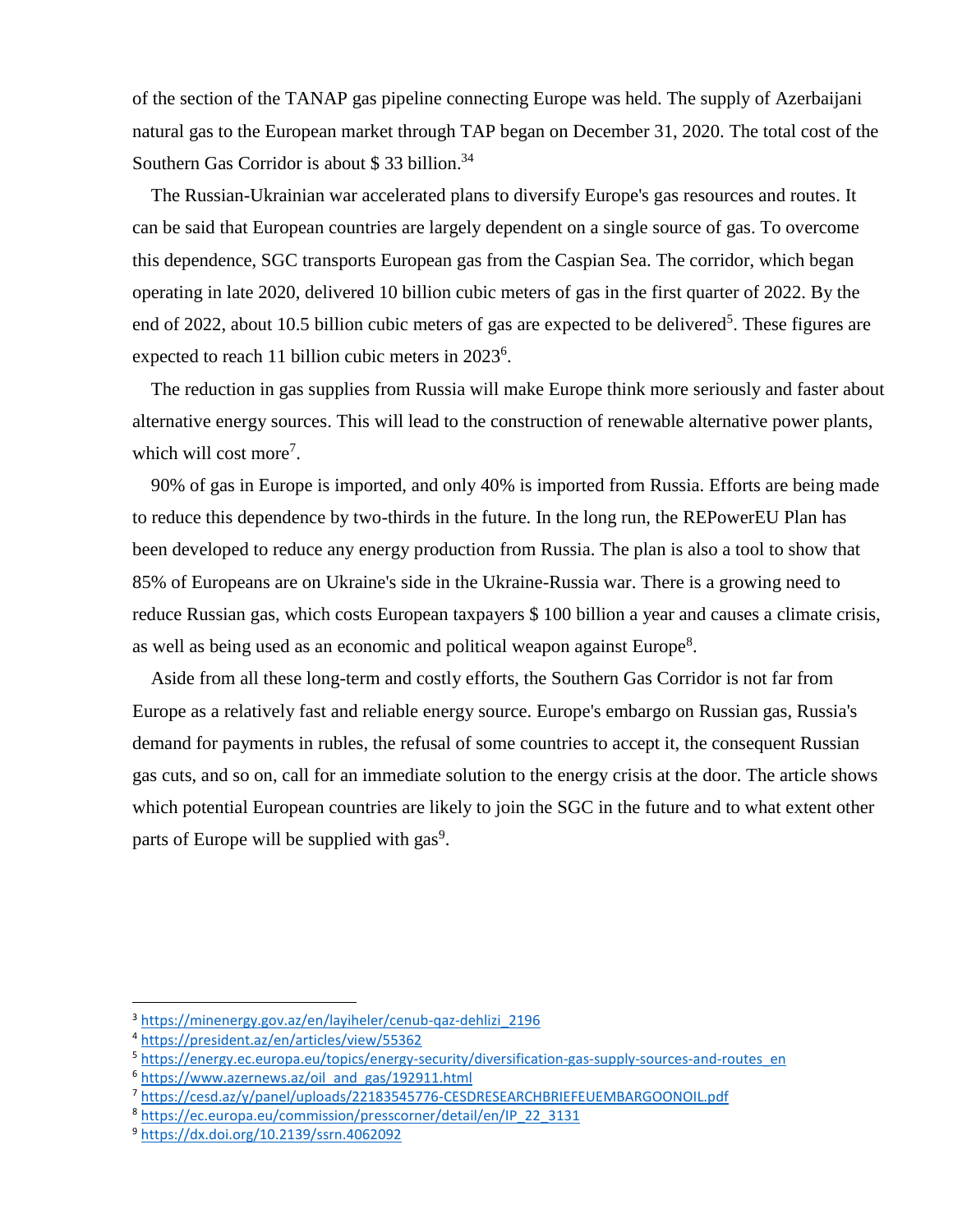#### **2. Gas Halt from Russia to EU Countries**

 With the depreciation of the Russian ruble after the war between Ukraine and Russia, Russia demanded payment in rubles when selling gas. Russian President Vladimir Putin issued a resolution demanding that "unfriendly" countries open an account at Gazprombank to have their euro or dollar payments converted into rubles. As a result of this request, Bulgaria and Poland were first deprived of Russian gas. Bulgaria acquires more than 90 percent of its natural gas supplies from Russia. The Bulgarian Prime Minister said that the situation in Bulgaria and the whole of Europe was open and that he would not resort to blackmail, adding that the payment was made in a currency other than the ruble<sup>10</sup>. Poland also insisted on the move, saying the weather will warm up and gas supplies are now 80%, like Bulgaria, has said it will not pay in rubles, which would violate EU sanctions<sup>11</sup>. Poland's natural gas supply contract with Gazprom includes 10 billion cubic meters per year and covers around 50 percent of the country's consumption.

 Generally, gas flow to Poland, Bulgaria, and Finland, which previously refused to pay in Russian rubles, was cut off by the Russian energy company Gazprom.

 Another country where gas supplies have been cut off is Finland. However, unlike other countries, it was clear that Finland would face the same consequences due to the news of its membership in NATO. On May 21, 2022, the Finnish state-owned company Gasgrid Finland announced that the gas supply from the Imatra entry point had been cut off. Finland imports most of its gas from Russia, but it accounts for less than a tenth of the country's energy consumption $12$ .

 Dutch state-owned gas company GasTerra has stated that Gazprom will stop supplying natural gas to the Netherlands as of May 31, as it refuses to pay in rubles. In the statement made by GasTerra, the decree reminded that Russia demanded the European Union (EU) member countries make natural gas payments by opening a euro and ruble account with Gazprombank.

 In the statement, it was stated that GasTerra did not accept to make payments according to the said decree, "Paying in this way includes the risk of breaching EU sanctions, as well as financial and operational risks. Opening an account in Moscow in accordance with Russian law and having this account under the control of the Russian regime is a much greater risk for our company. In response to our refusal to pay in this way, Gazprom announced that it will stop supplying natural gas as of 31

<sup>11</sup> <https://www.bloomberg.com/news/articles/2022-05-04/cut-off-by-moscow-poland-gets-russian-gas-from-its-allies>

 $\ddot{\phantom{a}}$ 

<sup>10</sup> [https://www.slobodenpecat.mk/tr/borislavova-bugarija-nema-da-plakja-za-ruskiot-gas-vo-rubli-i-nema-da-bide](https://www.slobodenpecat.mk/tr/borislavova-bugarija-nema-da-plakja-za-ruskiot-gas-vo-rubli-i-nema-da-bide-ucenuvana/)[ucenuvana/](https://www.slobodenpecat.mk/tr/borislavova-bugarija-nema-da-plakja-za-ruskiot-gas-vo-rubli-i-nema-da-bide-ucenuvana/)

<sup>12</sup> <https://www.bbc.com/news/world-europe-61524933>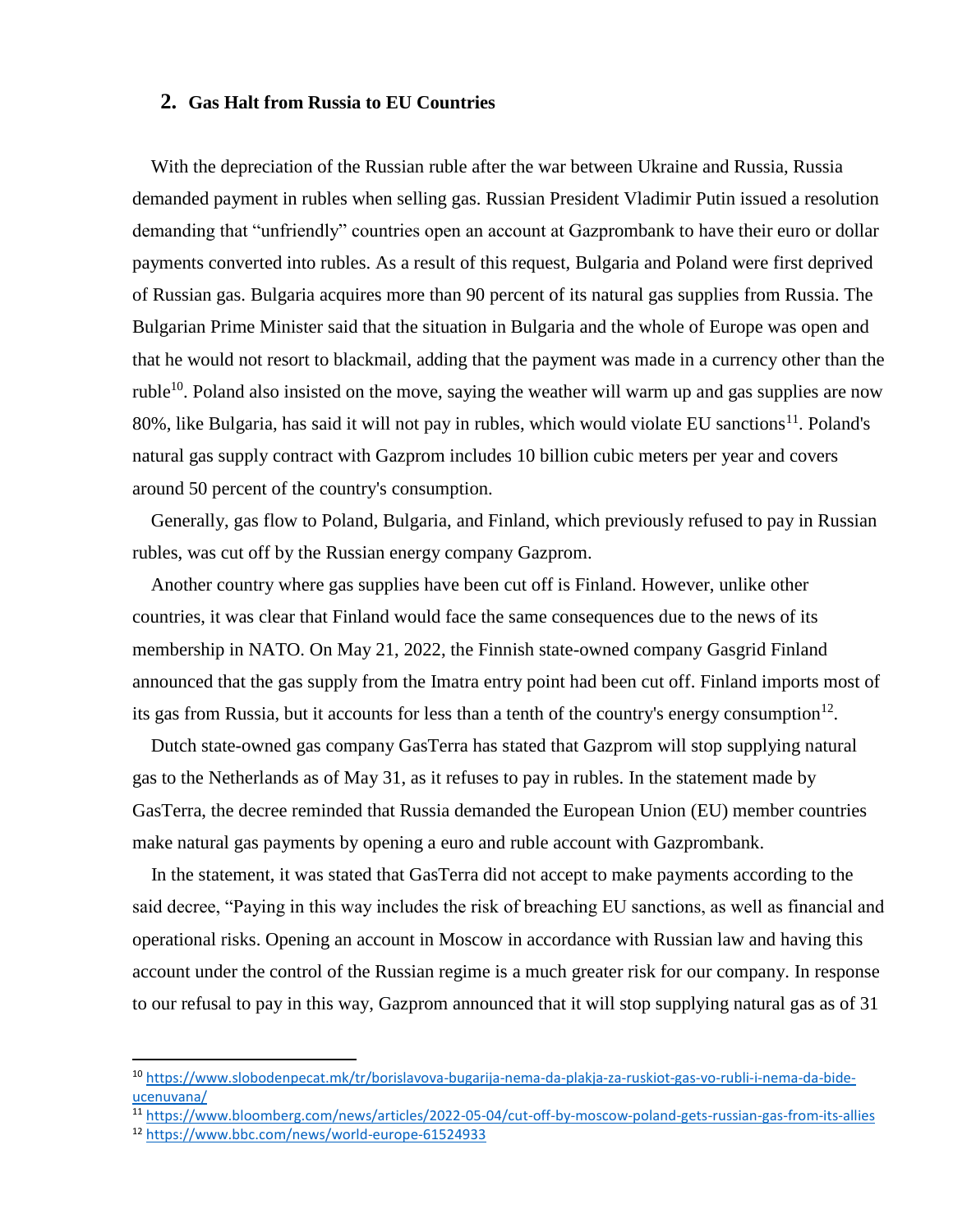May." it was said. It was emphasized that the cessation of supply by Gazprom between May 31 and October 1, when the current contract date expires, means that 2 billion cubic meters of natural gas will not be purchased $^{13}$ .

 Russia cut off gas supplies to Denmark on June 1, 2022, following a power outage in the Netherlands on May 31, 2022<sup>14</sup>. Denmark's largest energy company, Orsted, also refused to pay Gazprom in rubles instead of euros. There is no gas pipeline directly connecting Russia to Denmark. Therefore, even if the valve is closed, Denmark will not be immediately affected<sup>15</sup>.

 After all this, Greece is also taking precautionary measures. Greece gets more than 30% of its annual energy needs from Russia. And the next Gasproma made the payment in euros in April under a contract until 2026. Greece said it could receive additional liquefied natural gas and natural gas from Azerbaijan as part of an emergency plan, and that it could line up four gas-fired power plants. Atina will also accelerate coal mining in the next two years as a temporary precaution<sup>16</sup>.

<sup>13</sup> <https://tr.shafaqna.com/archives/285722/rusyadan-avrupaya-gaz-resti/>

<sup>14</sup> <https://abcnews.go.com/International/wireStory/russia-cutting-off-natural-gas-denmark-company-85103549>

<sup>15</sup> <https://www.theguardian.com/world/2022/may/31/russia-cuts-gas-supplies-dutch-state-trader-sanctions-war>

<sup>16</sup> [https://www.reuters.com/business/energy/greeces-depa-concludes-payment-gazprom-april-gas-supplies-report-](https://www.reuters.com/business/energy/greeces-depa-concludes-payment-gazprom-april-gas-supplies-report-2022-05-23/)[2022-05-23/](https://www.reuters.com/business/energy/greeces-depa-concludes-payment-gazprom-april-gas-supplies-report-2022-05-23/)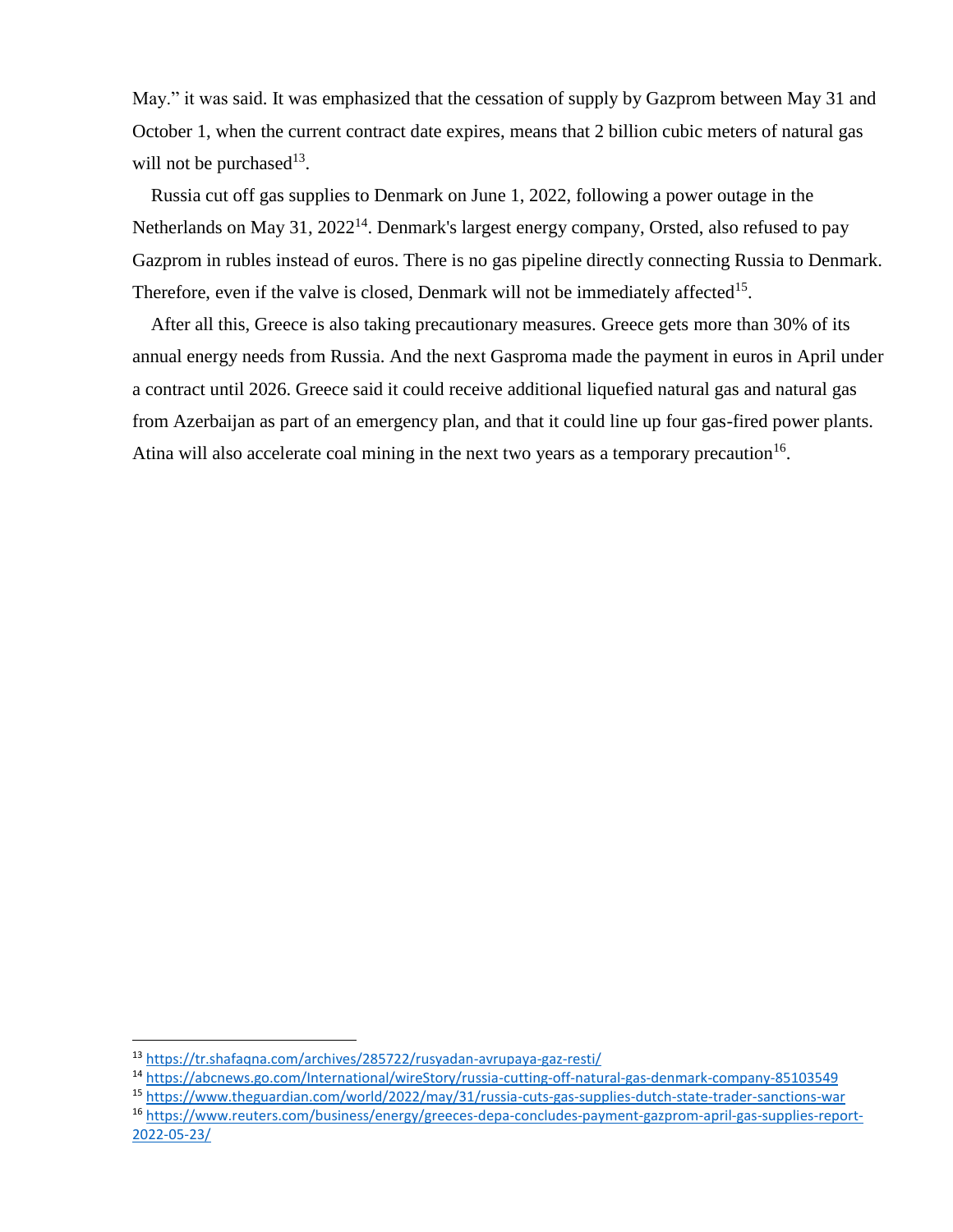#### **3. Azerbaijani Gas as Alternative to Russian Gas for EU**

 As stated in the introduction, the Southern Gas Corridor is the only way to deliver Azerbaijani gas directly to Europe and it promotes the economic development of both Azerbaijan and the transit countries. Gas is supplied to the European market via the South Caucasus Pipeline extension (SCPx) through Azerbaijan and Georgia, the Trans-Anatolian Pipeline (TANAP) through Turkey, and the Trans-Adriatic Pipeline (TAP) through Greece, Albania, and Italy (Figure 1).

#### **Figure 1. The route of the Southern Gas Corridor**



*Source: Southern Gas Corridor<sup>17</sup>*

 The branch of the Southern Gas Corridor to Europe is the Trans Adriatic Pipeline. Through this branch, Azerbaijani gas is exported to Greece, Albania, and Italy, ie to Europe. In this sense, TAP is of great importance for the next resource trade between Europe and Azerbaijan.

 TAP is a critical component of the Southern Gas Corridor, providing a direct and cost-effective transit link to countries in Southeast Europe and beyond (Figure 2). It brings natural gas from the Caspian basin to Europe, connecting with the Trans Anatolian Pipeline (TANAP) at the Greek-Turkish border, passing through Northern Greece, Albania, and the Adriatic Sea before alighting in Southern Italy and connecting to the Italian natural gas system.

#### **Figure 2. The Gas Chain of the Trans Adriatic Pipeline**

<sup>17</sup> <https://www.sgc.az/en>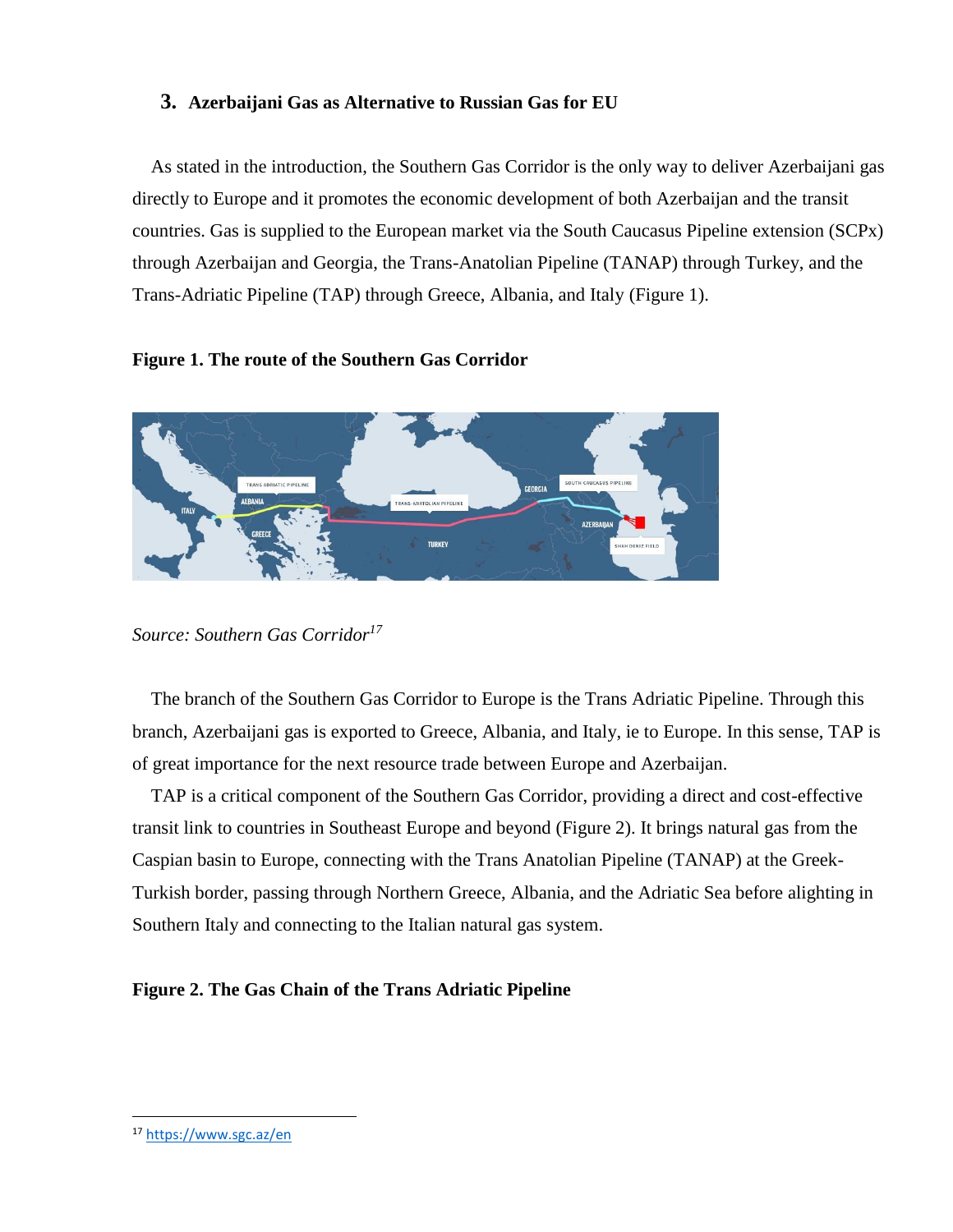

*Source: Trans Adriatic Pipeline*<sup>18</sup>

 $\overline{a}$ 

 The TAP project can be expanded to supply gas to other European countries. Bulgaria is facing problems with gas supplies to Russia because it does not pay for gas in rubles. As can be seen from the map, Bulgaria is not far from this project. It is possible that the country will hold talks with Azerbaijan, which is highly confident that it will not face problems with gas supply in the future.

 Azerbaijan's natural gas production continues to rise. Azerbaijan generated 11.8 billion cubic meters of natural gas in the first quarter of 2022. ACG generated 3.5 billion cubic meters of gas, Shah Deniz 6.4 billion cubic meters, and SOCAR 1.9 billion cubic meters. Gas shipments totaled 5.9 billion cubic meters during the time. Turkey received 2.2 billion cubic meters of gas, Europe received 2.6 billion cubic meters, and Georgia received 1.1 billion cubic meters. TANAP transported more than 4 billion cubic meters of gas to Turkey during this time. In the first quarter of 2022, Azerbaijan's natural gas production climbed by 12.0%, while exports increased by 15.3%. Exports of natural gas to Europe surged by 2.4 times. In comparison to the same period last year, 3

<sup>18</sup> <https://www.tap-ag.com/about-tap/the-big-picture/the-southern-gas-corridor>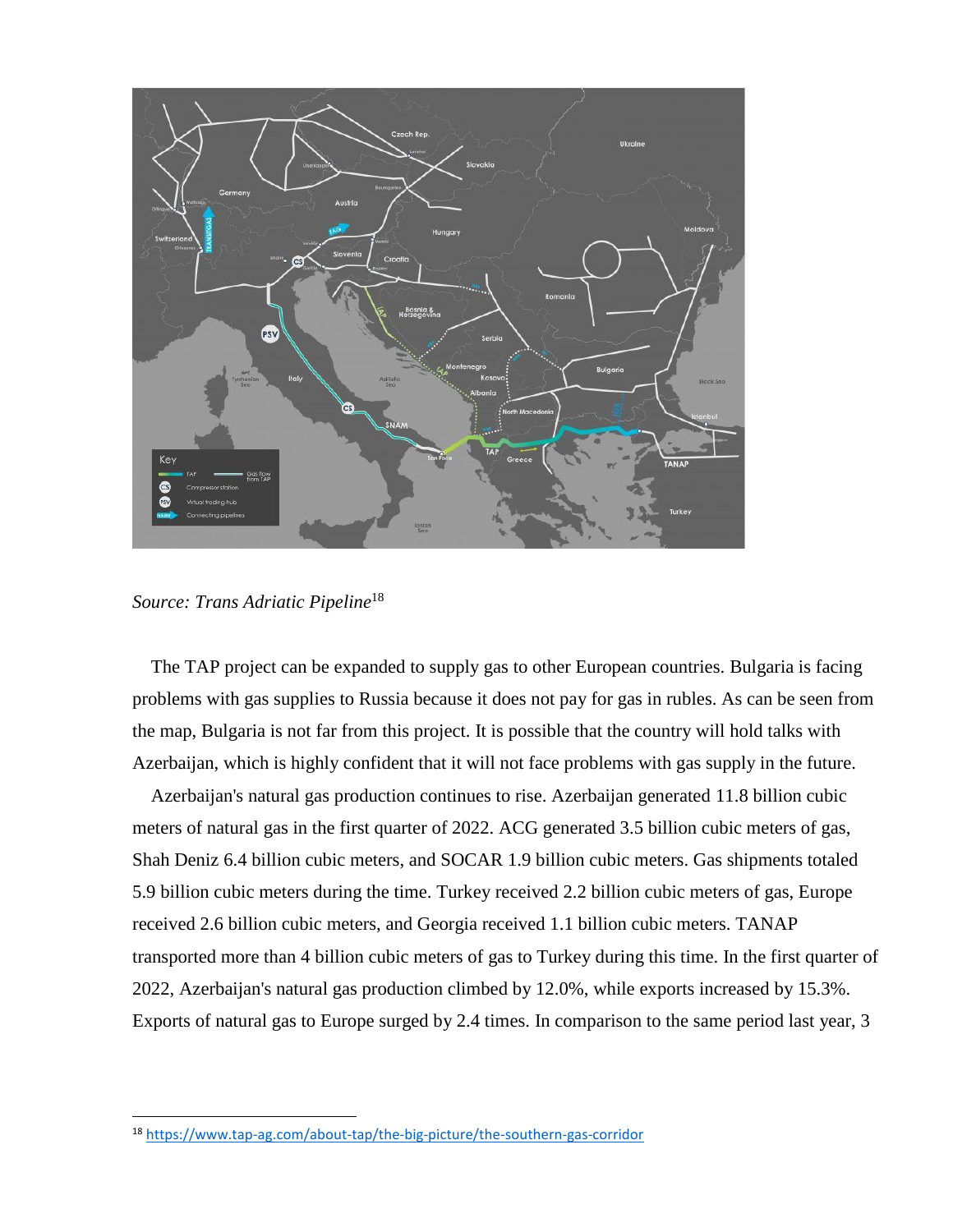billion cubic meters of gas were exported to Turkey, 1.1 billion cubic meters to Europe, and 784 million cubic meters to Georgia<sup>19</sup>.



**Graph 1. Gas Output in Azerbaijan (Billion cubic metr)**



 According to the first quarter of 2021, Azerbaijan produced about 8.8 million tons of oil, including condensate. Oil production, including condensate, was about 552,000 tons less than in the same period last year. During this period, 5.9 million tons of oil production in the country was obtained from the Azeri-Chirag-Guneshli and 959,000 tons (condensate) from the Shah Deniz fields. SOCAR's oil production, including condensate, amounted to 1.9 million tons. As can be seen from the Graph (1), Azerbaijan's gas production has increased significantly in recent years. Compared to 2017, gas production in 2021 will increase 1.5 times. Year-on-year increases in gas production mean greater export opportunities for Azerbaijan. In this regard, the increase in production is also appreciated in terms of export potential. On the other hand, the development of

<sup>19</sup> <https://cesd.az/y/panel/uploads/32475285090-CESDBriefAzerbaijaniGasExport.pdf>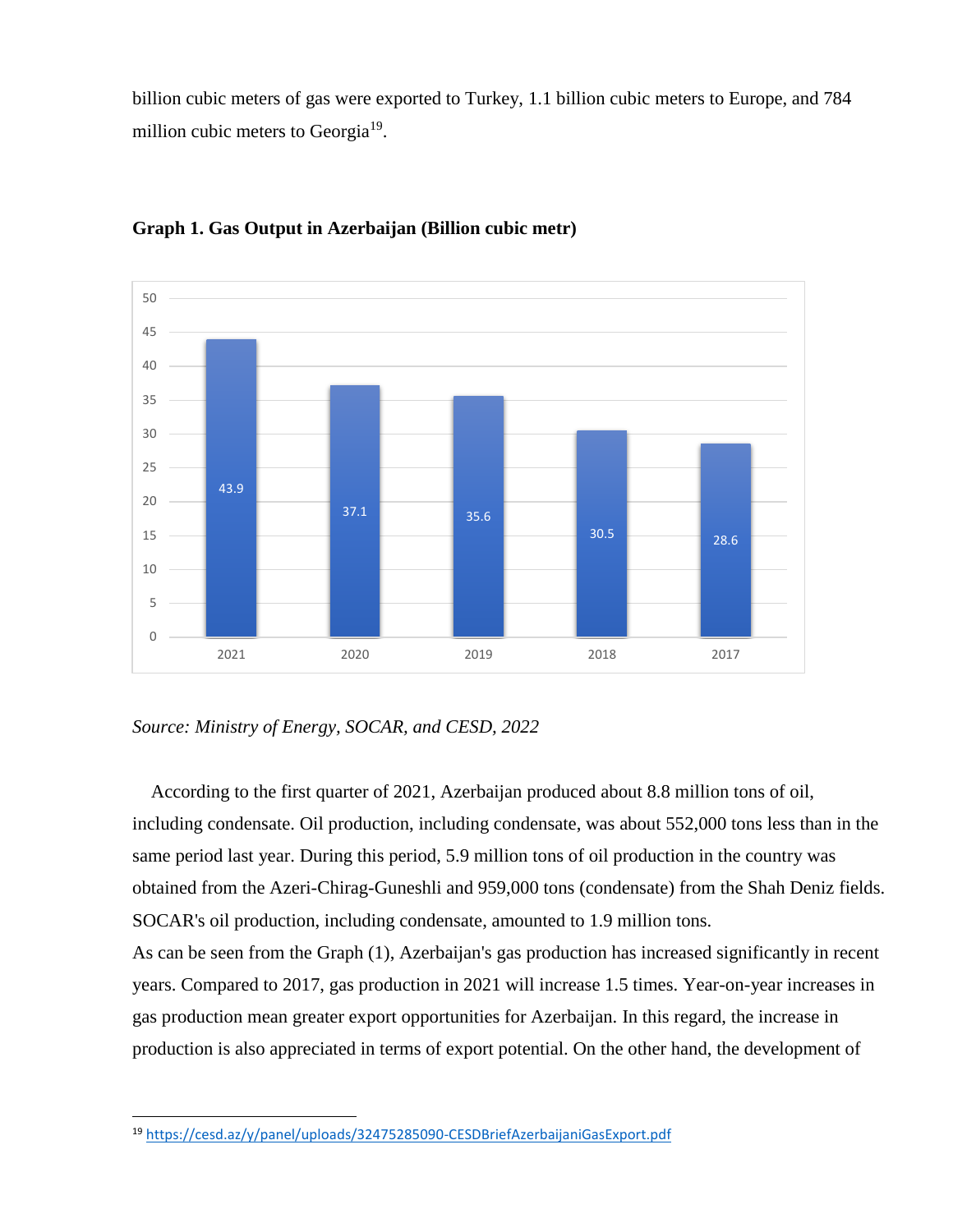new gas fields in the Azerbaijani part of the Caspian Sea will allow for further increased production in Azerbaijan.



#### **Graph 2. Azerbaijani Gas Export (Billion cubic meters)**

*Source: Ministry of Energy, SOCAR, and CESD, 2022*

 As indicated in the Graph (2), the gas export of Azerbaijan is also growing sharply. Thus, in comparison with 2018, gas production in 2021 increased twofold. It raises the role of Azerbaijan in forming the energy security of the region.

 The proved gas reserves of Azerbaijan are 2.6 trillion cubic meters, with estimated reserves of around 3 trillion cubic meters. The "Umid" field alone has a potential of more than 200 billion cubic meters. It will allow Azerbaijan to be considered a reliable hydrocarbon resource supplier for the next 100 years.<sup>20</sup> On March 12, 2022, the Minister of Energy of Azerbaijan, Parviz Shahbazov, confirmed that Azerbaijan's gas reserves are sufficient for neighboring and European countries.<sup>21</sup>

<sup>20</sup> <https://president.az/en/pages/view/azerbaijan/contract>

<sup>21</sup> <https://www.al-monitor.com/originals/2022/03/no-magic-tap-europe-replace-russian-gas-turkey>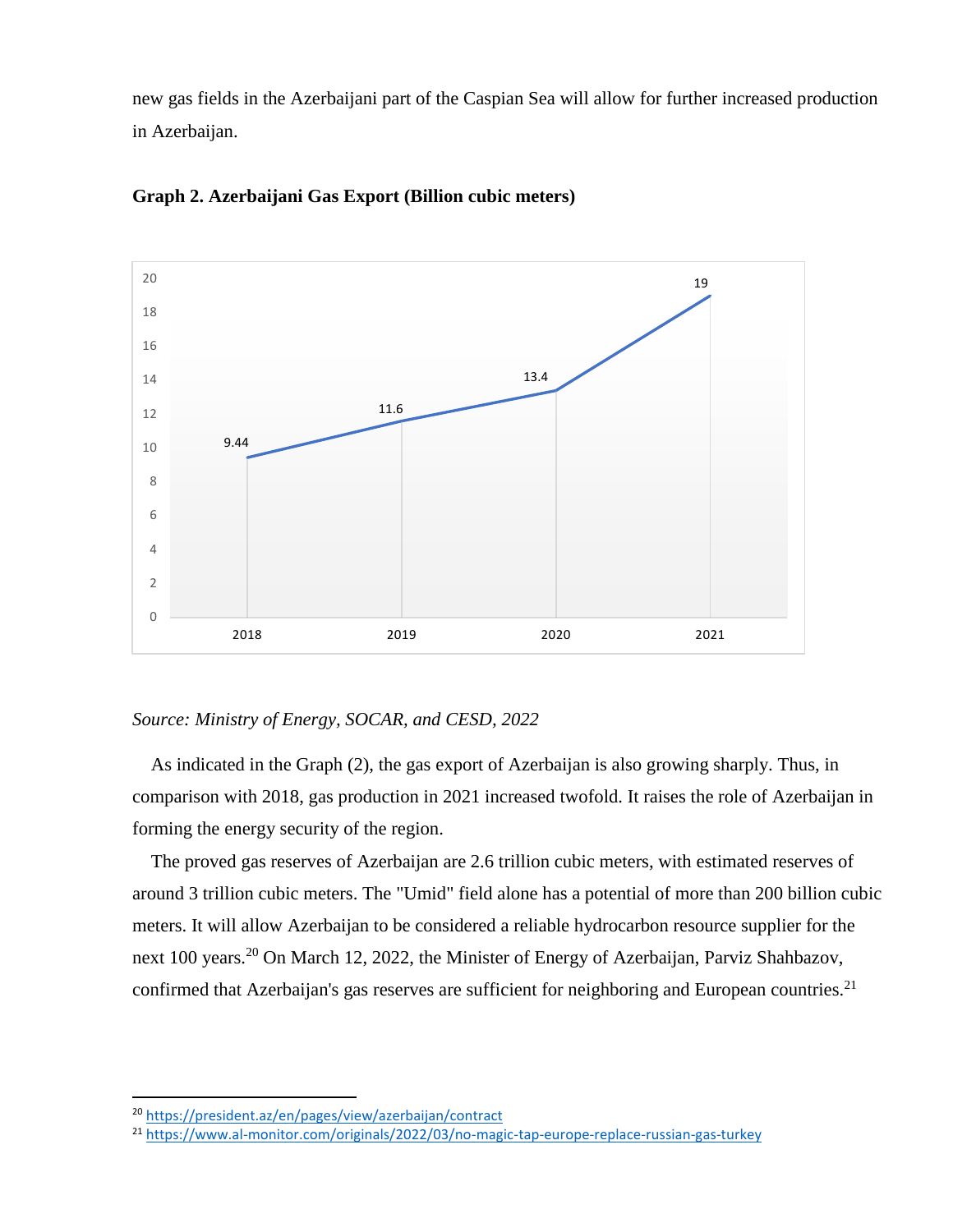



#### *Source: Ministry of Energy, SOCAR, and CESD, 2022*

 As expressed in the Graph (3), the volume of Azerbaijan's gas purchased by Europe has grown lately. Since the end of 2020, Azerbaijan has been exporting its natural gas to the European market. According to the late statistics, gas exports to Europe will exceed 10 billion cubic meters in 2022. Altogether, the purpose of the Southern Gas Corridor is to send 20 billion cubic meters of gas a year to Europe.

 Delivery of Azerbaijani gas to other European countries is not new. Gas from TAP, the European branch of the Southern Gas Corridor, joins the Ionian Adriatic Pipeline and is transported to southern European countries. The Ionian Adriatic Pipeline (IAP) proposal is based on the idea of connecting the current Croatian gas transmission system with the TAP (Trans Adriatic Pipeline) or a comparable project via Montenegro and Albania. The gas pipeline runs for 511 kilometers from the Croatian town of Split to the Albanian town of Fieri. Its 5 billion cubic meters per year capability supplies natural gas to Albania (1 billion cubic meters), Montenegro (0.5 billion cubic meters), Bosnia and Herzegovina's south (1 billion cubic meters), and Croatia (2.5 bcm).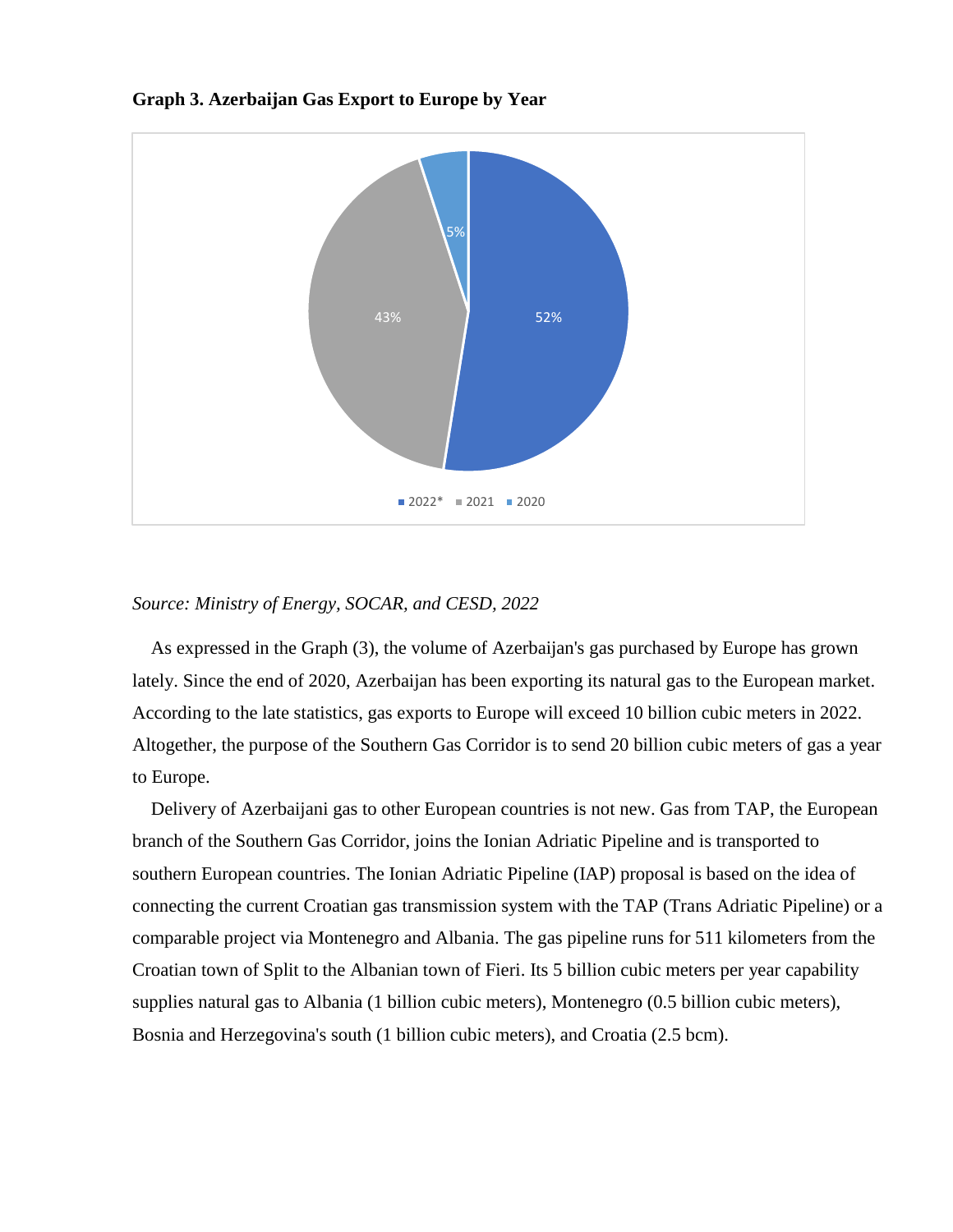#### **4. Potential Gas Importer Countries**

#### **4.1 Bulgaria**

 The amount of oil produced in Bulgaria is extremely limited (185 kt in 2019). Imports totaled 9.2 million tonnes in 2019, up 15% from the previous year's 16 million tonnes, with almost 7.1 million tonnes of crude oil and 2.2 million tonnes of oil products. Bulgaria is expected to import 4.9 million tonnes of crude oil and 2.1 million tonnes of oil products in 2020, according to preliminary projections. Russia supplied 65 percent of crude oil imports in 2019, followed by Egypt (24 percent ). In 2019, three nations accounted for over 90% of oil product imports: Romania (44%), Russia (39%), and Greece (7%).

 Since 2013, oil consumption has been quickly growing (+4.6 percent/year), reaching 4.4 Mt in 2019; between 2006 and 2013, it declined by 4.4 percent/year to 3.3 Mt. Oil product consumption is expected to fall by 9% in 2020, according to preliminary forecasts.

 Transportation consumes approximately 60% of oil product use (64 percent in 2019), while industry consumes only 16% (including non-energy uses)<sup>22</sup>.

 Since 2017, gas usage has decreased by 5.1 percent every year, reaching 2.9 billion cubic meters in 2019. Between 2014 and 2017, it increased at a rate of 4.9 percent per year. According to preliminary data, it increased by 3.4 percent to 3 billion cubic meters in 2020. Between 1996 and 2002, gas usage was cut in half, and between 2002 and 2014, it hovered at 3 billion cubic meters.

The industry continues to be the largest gas consumer, accounting for 40% of total consumption, including non-energy applications, while the power sector's share has declined from 30% in 2010 to 25% in 2019.

 Russian gas shipments of 3 billion cubic meters per year cover around 90% of Bulgaria's gas needs. Bulgaria has already stated that it would not seek to prolong its 10-year gas supply agreement with Gazprom, which expires at the end of 2022. Bulgaria should receive support from its neighboring Greece, with whom it is connected; but, delays in gas pipeline building have prevented Bulgaria from importing 1 billion cubic meters of Azerbaijan gas that it had contracted through Greece<sup>23</sup>.

<sup>22</sup> <https://www.enerdata.net/estore/energy-market/bulgaria/>

<sup>&</sup>lt;sup>23</sup> [https://www.enerdata.net/publications/daily-energy-news/russias-gazprom-halts-gas-supplies-poland-and](https://www.enerdata.net/publications/daily-energy-news/russias-gazprom-halts-gas-supplies-poland-and-bulgaria.html)[bulgaria.html](https://www.enerdata.net/publications/daily-energy-news/russias-gazprom-halts-gas-supplies-poland-and-bulgaria.html)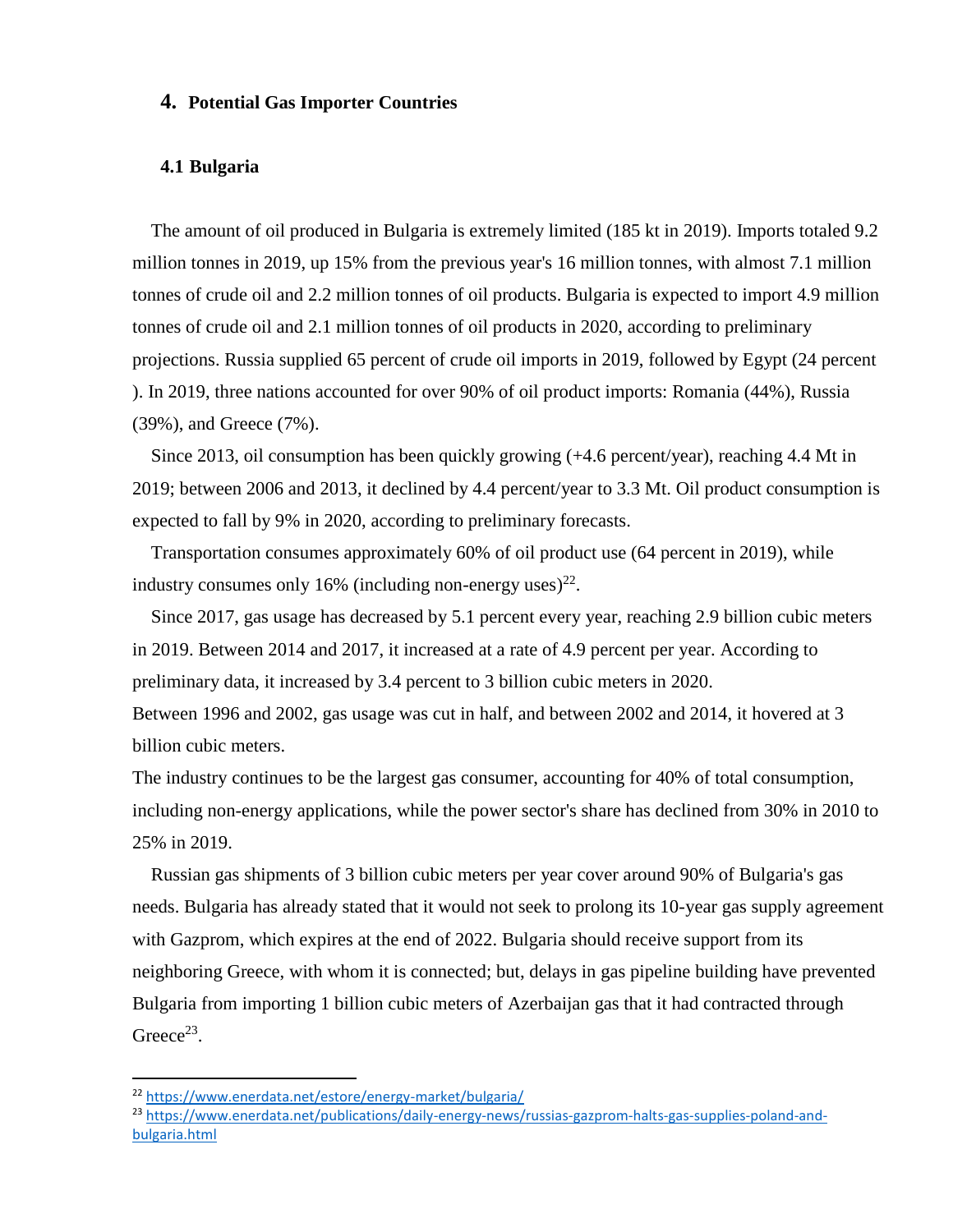These figures suggest that Bulgaria's annual gas consumption is 3 billion cubic meters. After Russia cuts off gas supplies to Bulgaria, Bulgaria can get up to 2 cubic meters of gas from Azerbaijan. This means that 30% of Bulgaria's energy needs will be met.

#### **4.2 Poland**

 The energy balance of Poland is electricity, crude oil, and natural gas. Poland consumed 4.06 quadrillion British thermal units of primary energy in 2019. Coal contributed 45 percent of total consumption. The remaining percentages of consumption were made up of petroleum and other liquids (31%), natural gas (17%), and renewable energy sources such as hydropower (7%).

 Poland consumed 203.904 bcm of natural gas in 2019. Poland imports more than 80% of its natural gas, the majority of which is from Russia. $^{24}$ 

 Natural Gas Production in Poland was 5,593.000 Cub m mn which was reported in the last month of 2020. There is a slight decrease from 2019 with 5,669.000 Cub m mn for the same period.

 The import of crude oil in Poland was around 542.900 barrels per day in 2018. The natural gas reserves were 68 bn s cu m in 2018. World marketed production of natural gas was 5,616 million cubic meters by Poland. 25

#### **4.3 Hungary**

 $\overline{a}$ 

 The energy balance of Hungary comprises electricity, crude oil, and natural gas. Fossil fuels provide for the majority of Hungary's total energy supply, with natural gas taking the lead, followed by oil and coal.

 The natural gas consumption of Hungary was 4.014 trillion cubic meters in 2020. As indicated above, Hungary has gas trade relations with several countries. So, Azerbaijan's gas has the potential for being imported by Hungary. Southern Gas Corridor can supply 0.05% of the gas consumption of Hungary.

<sup>&</sup>lt;sup>24</sup> Bcf was converted to bcm. <https://www.eia.gov/international/analysis/country/POL>

<sup>25</sup> *OPEC Annual Statistical Bulletin*. (2019).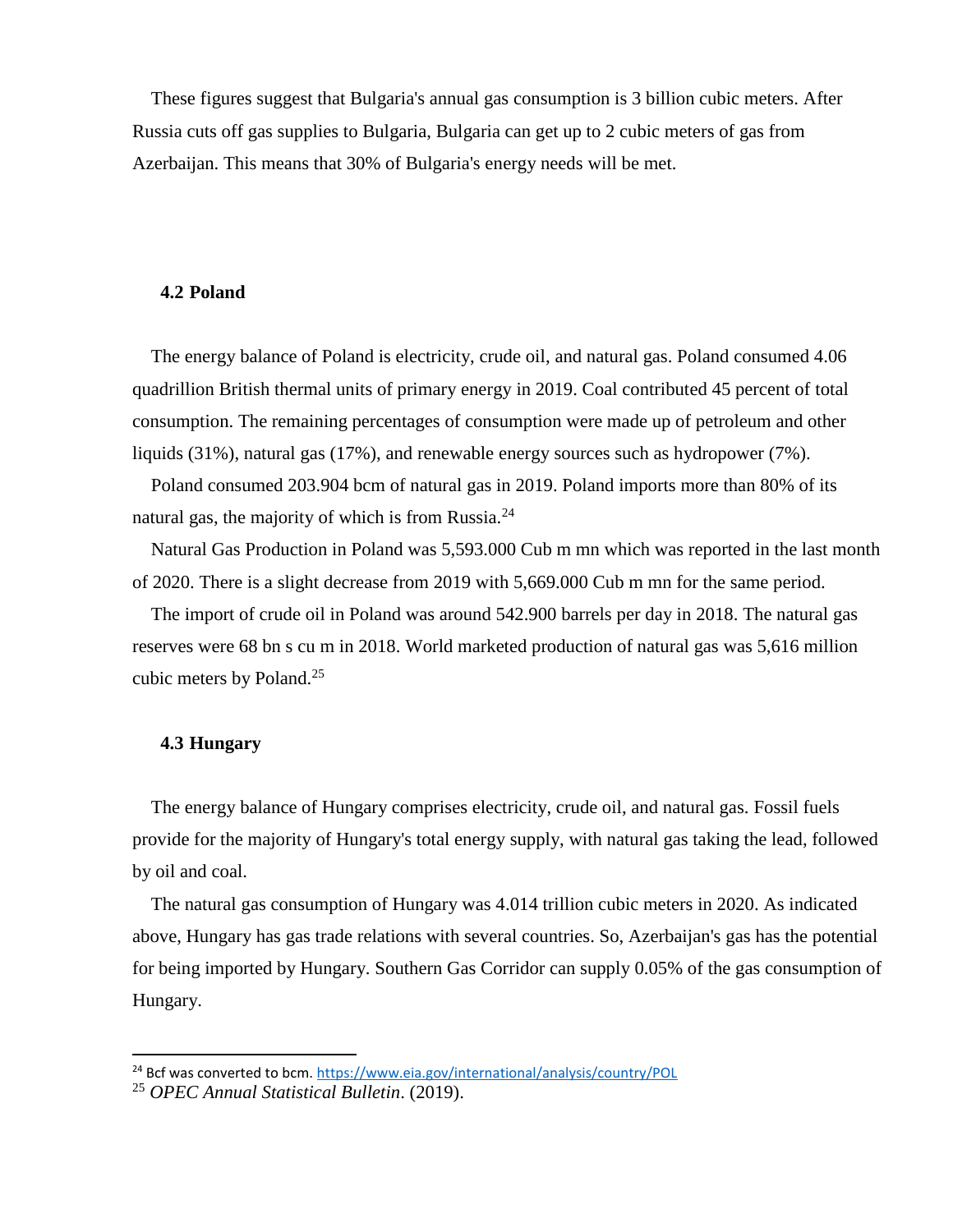Hungary has MOL (Hungarian Oil and Gas PLC) which is a multinational oil and gas corporation. It is involved in the exploration, development, and production of crude oil, natural gas, and other gas products. Natural gas transportation and storage, fleet management, oilfield services, car and bike-sharing, mobility solutions, rental services, real estate management, and maintenance services are among the company's other offerings. It also refines, transports, and stores crude oil, as well as markets crude oil products wholesale and retail, and manufacture and sells petrochemicals. The corporation conducts exploration and production operations in the Iraqi Kurdistan region, Russia, Kazakhstan, Pakistan, Egypt, and other Central-Eastern European and African countries. In Hungary, Slovakia, and Croatia, it runs crude oil refineries and petrochemical factories.

 Hungary exported \$739 million worth of petroleum gas in 2020, making it the world's 31st largest exporter. Petroleum Gas was Hungary's 34th most exported product in the same year. Ukraine (\$290 million), Croatia (\$155 million), Serbia (\$122 million), Romania (\$74.8 million), and Germany (\$37.5 million) are the top destinations for Hungary's Petroleum Gas exports. Serbia (\$114 million), Croatia (\$27.2 million), and Bulgaria (\$7.82 million) were the fastestgrowing export destinations for Hungary's Petroleum Gas during 2019 and 2020.

 Hungary imported \$1.44 billion in Petroleum Gas in 2020, making it the world's 26th largest importer. Petroleum Gas was Hungary's 13th most imported product in the same year. Russia (\$536 million), Austria (\$471 million), Ukraine (\$200 million), Slovakia (\$75.7 million), and Bulgaria (\$43.1 million) are the main suppliers of petroleum gas to Hungary.

 Bulgaria (\$42.7 million), Croatia (\$6.69 million), and Romania (\$6.03 million) were the fastest rising import markets in Petroleum Gas for Hungary during 2019 and 2020.<sup>26</sup>

#### **4.4 Czech Republic**

 $\overline{a}$ 

 As of 2016, Czechia ranked 84th in the world with 15,000,000 barrels of proved oil reserves, accounting for around 0.0 percent of the world's total oil reserves of 1,650,585,140,000 barrels. Czechia's total oil reserves are less than a year's worth of use (65,684,044 barrels as of 2016), rendering the country largely reliant on oil imports to keep its consumption levels stable.

 In 2016, Czechia consumed 179,956 barrels of oil per day. Czechia consumes roughly 0.2 percent of the world's total oil consumption of 97,103,871 barrels per day, ranking 58th in the world.

<sup>26</sup> <https://oec.world/en/profile/bilateral-product/petroleum-gas/reporter/hun>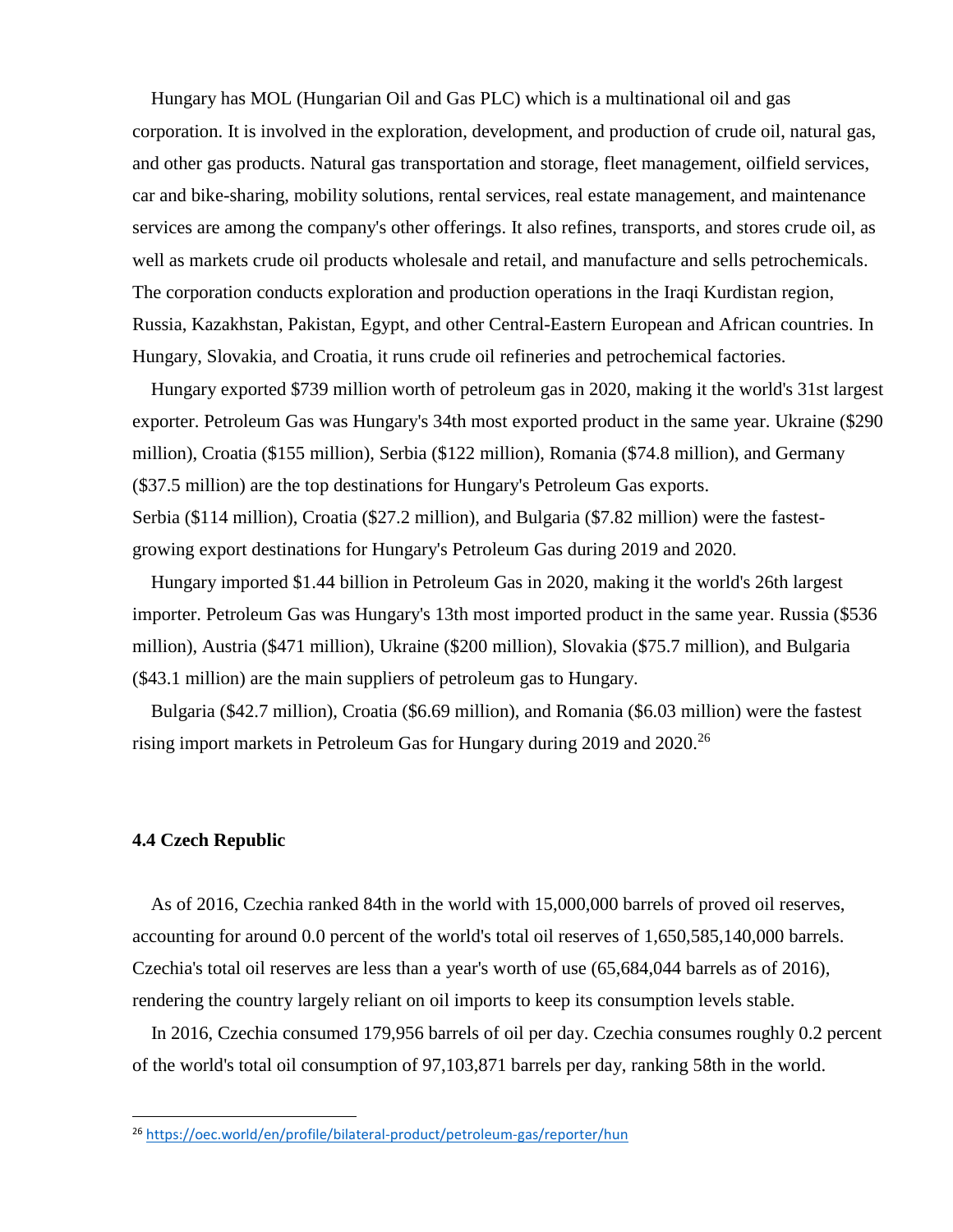Czechia uses 0.71 gallons of oil per person per day, or 260 gallons per year (based on a population of 10,618,857 persons in 2016).

 Czechia ranks 86th in the world in terms of oil production, with 15,586.33 barrels per day produced in 2016.

Czechia generates an amount equivalent to 37.9% of its total proved reserves every year (as of 2016).

Czechia imports 59% of the oil it consumes (106,663 barrels per day in 2016).<sup>27</sup>

#### **4.5 Romania**

 Romania is the largest oil and gas (O&G) producer in Central and Eastern Europe, with the potential to lead the European oil and gas market as a result of Black Sea discoveries and post-BREXIT. From 10,772 kilometers in 1990 to 43,563 kilometers in 2020, Romania's natural gas distribution network has grown fourfold in the last three decades.

 In 2020, compared to 2019, the length of the natural gas distribution network expanded by 3% to 43,563 kilometers, serving around 6.5 million consumers with average annual consumption of around 9 billion cubic meters.<sup>28</sup>

<sup>27</sup> <https://www.worldometers.info/oil/czechia-oil/>

<sup>28</sup> <https://www.trade.gov/country-commercial-guides/romania-energy>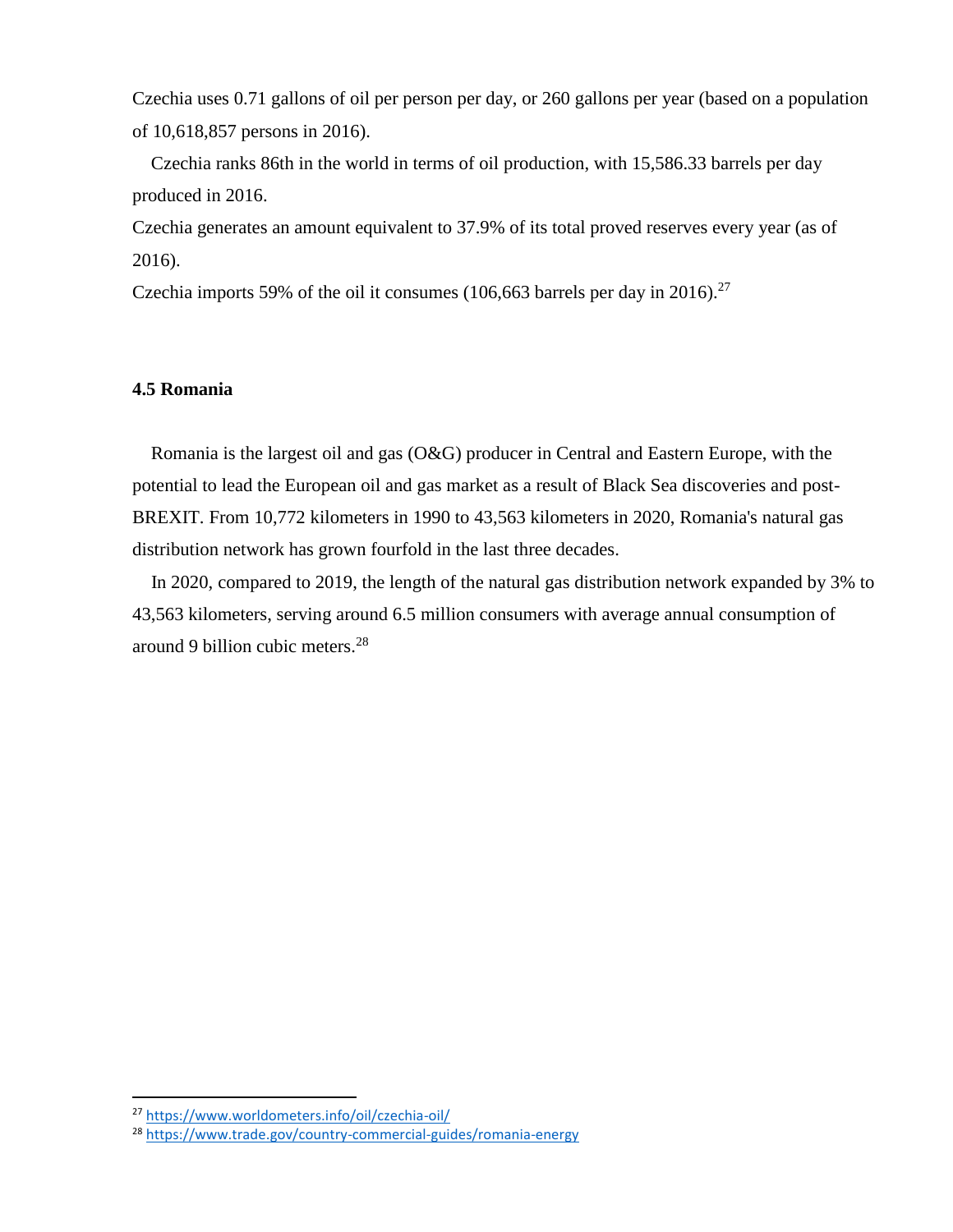#### **5. Conclusion**

 The expansion of the Southern Gas Corridor means an increase in the supply of safe gas to Southeast European countries and other European countries through transit routes. Recent changes in the agenda have forced Europe to think seriously about this issue and take action. Russia's move to cut off gas supplies to a large percentage of Europe is causing difficulties for many countries. Europe must quickly find alternative routes that are safer, quicker, and less costly. Alternative and prompt gas supply is significant for low-consumption countries. Although, all these measures are not quite sufficient for Europe. Russia's suspension of gas supplies, starting with Bulgaria, has exacerbated the problem. The study shows that countries like Bulgaria, Poland, the Czech Republic, Romania, and Hungary can meet a certain part of their annual gas consumption by joining the Southern Gas Corridor as the best source of energy. This potential cooperation could show that in the future other countries can rely on a reliable and importance-growing source like Azerbaijan.

 Officials in Europe want the Southern Gas Corridor mega pipe to play a stronger role in Europe's energy security by serving more countries and purchasers in the region. "We are eager to explore the possibility of extending the Southern Gas Corridor to the Western Balkans, based on the significant progress made this year in finalizing the Southern Gas Corridor," European Commissioner for Neighborhood and Enlargement, Oliver Varhelyi, said in a statement, according to S&P Global.

 Azerbaijan needs investment in broader gas cooperation with Europe. As it is known, such transit trade relations require a lot of financial resources, and given the distance, investment is the most important issue in this regard. In addition, certain contracts and detailed conditions need to be developed - within what timeframe and on what terms - to expand trade with Europe.

 Through an unbroken supply of Azerbaijani gas in TAP, the 3,500-kilometer-long Southern Gas Corridor contributes to increasing European energy security, diversifying European energy sources, and aiding Europe's decarbonization efforts. Azerbaijan's rising importance in the European Union's energy security increases the country's regional geopolitical stance.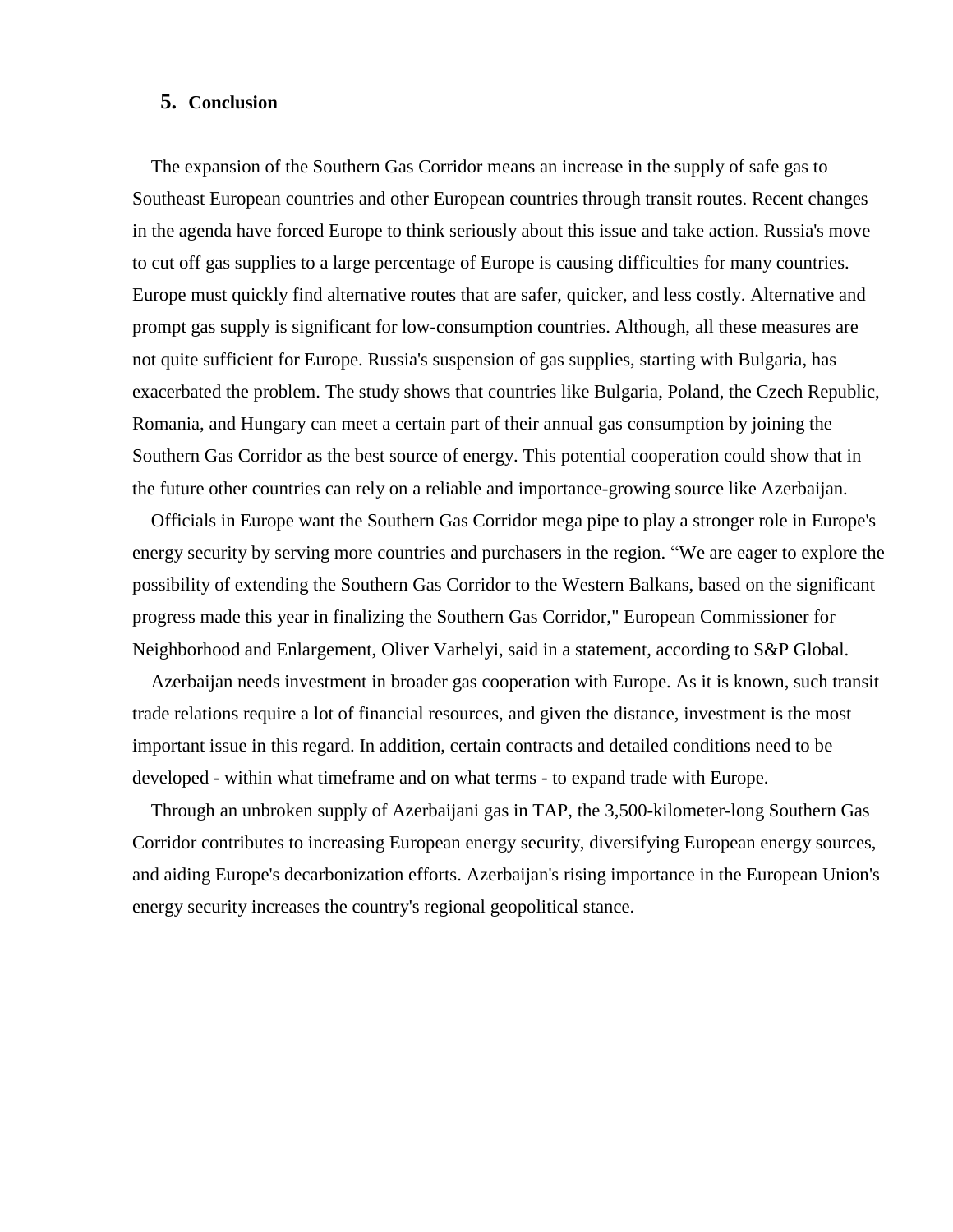### **References**

ABC News. (2022, June 1). Russia cuts off natural gas supply to Denmark, company says. https://abcnews.go.com/International/wireStory/russia-cutting-off-natural-gas-denmarkcompany-85103549

Ajansı, T. H. (2022, May 31). Rusya'dan Avrupa'ya gaz resti. Son Dakika Türkiye ve Dünya Haberleri. https://tr.shafaqna.com/archives/285722/rusyadan-avrupaya-gaz-resti/

Bayramov, Vugar and Abbas, Gulnara, "Oil shock in the Caspian Basin: Diversification policy and subsidized economies", Elsevier, Resources Policy 54 (2017):149–156, accessed May 27, 2022 <https://doi.org/10.1016/j.resourpol.2017.10.006>

Bayramov, V. & Orujova, L. (2017). Volatility, Diversification and Oil Shock in Resource-Rich

Turkic Countries: Avenues for Recovery . Bilig , Special Issue on Eurasian Political Economy , 303-

329 . Retrieved from<https://dergipark.org.tr/en/pub/bilig/issue/42612/519424>

BBC News. (2022, May 21). Russia halts gas supplies to Finland. https://www.bbc.com/news/world-europe-61524933

- Bulgaria Energy Information | Enerdata. (2022). Enterdata. https://www.enerdata.net/estore/energymarket/bulgaria/
- CESD. Azerbaijani Gas Export to Europe: What Advantages are There? (2022). <https://cesd.az/y/panel/uploads/32475285090-CESDBriefAzerbaijaniGasExport.pdf>
- CESD. What led to the persistent dependence of the EU on Russian energy? (2022).
- Cut Off by Moscow, Poland Gets Russian Gas from Its Allies
- Czech Republic (Czechia) Oil Reserves, Production and Consumption Statistics Worldometer. (2022). Czechia Oil.<https://www.worldometers.info/oil/czechia-oil/>

Diversification of gas supply sources and routes. (2022). Energy. [https://energy.ec.europa.eu/topics/energy-security/diversification-gas-supply-sources-and](https://energy.ec.europa.eu/topics/energy-security/diversification-gas-supply-sources-and-routes_en)[routes\\_en](https://energy.ec.europa.eu/topics/energy-security/diversification-gas-supply-sources-and-routes_en)

- European Officials Want Southern Gas Corridor to Supply More European Countries. (2020, December 22). Caspian News. [https://caspiannews.com/news-detail/european-officials-want](https://caspiannews.com/news-detail/european-officials-want-southern-gas-corridor-to-supply-more-european-countries-2020-12-22-6/)[southern-gas-corridor-to-supply-more-european-countries-2020-12-22-6/](https://caspiannews.com/news-detail/european-officials-want-southern-gas-corridor-to-supply-more-european-countries-2020-12-22-6/)
- Gas\_16 / Ionian Adriatic Pipeline (Fier, AL Split, HR). (2022). Energy Community. [https://energy](https://energy-community.org/regionalinitiatives/infrastructure/PLIMA/Gas16.html)[community.org/regionalinitiatives/infrastructure/PLIMA/Gas16.html](https://energy-community.org/regionalinitiatives/infrastructure/PLIMA/Gas16.html)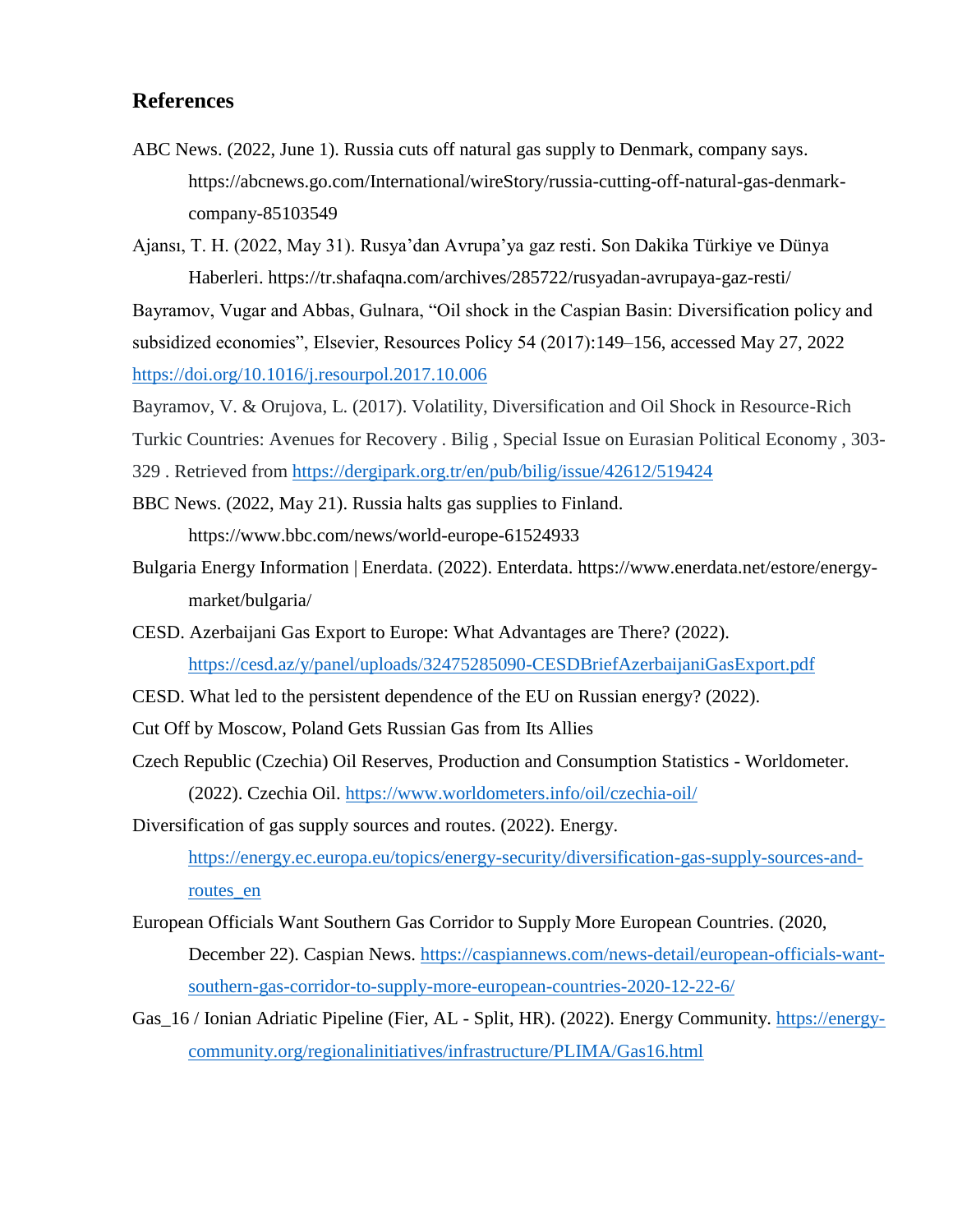Griffin, R. (2022, June 3). S&P Global Commodity Insights. S&P Global.

[https://www.spglobal.com/commodityinsights/en/market-insights/latest-news/oil/060322-eu](https://www.spglobal.com/commodityinsights/en/market-insights/latest-news/oil/060322-eu-publishes-sixth-sanctions-package-including-oil-import-restrictions)[publishes-sixth-sanctions-package-including-oil-import-restrictions](https://www.spglobal.com/commodityinsights/en/market-insights/latest-news/oil/060322-eu-publishes-sixth-sanctions-package-including-oil-import-restrictions)

Home page - SGC. (2022). SGC.<https://www.sgc.az/en>

- Ilham Aliyev attended the 8th Ministerial Meeting of SGC Advisory Council in Baku » Official web-site of President of Azerbaijan Republic. (2022). President.Az. <https://president.az/en/articles/view/55362>
- Islamli, N. (2022, March 18). Reducing European Dependence on Russian Gas: Challenges and New Alternatives. SSRN. [https://papers.ssrn.com/sol3/papers.cfm?abstract\\_id=4062092](https://papers.ssrn.com/sol3/papers.cfm?abstract_id=4062092)
- O'Byrne, D. (2022, March 17). No magic tap for Europe to replace Russian gas via Turkey. Al-Monitor: The Pulse of the Middle East. [https://www.al-monitor.com/originals/2022/03/no](https://www.al-monitor.com/originals/2022/03/no-magic-tap-europe-replace-russian-gas-turkey)[magic-tap-europe-replace-russian-gas-turkey](https://www.al-monitor.com/originals/2022/03/no-magic-tap-europe-replace-russian-gas-turkey)
- Oil and gas projects » AZERBAIJAN » Official web-site of President of Azerbaijan Republic. (2022). President.Az.<https://president.az/en/pages/view/azerbaijan/contract>
- OPEC Annual Statistical Bulletin. (2019).
- Partridge, J. (2022, May 31). Russia cuts gas supplies to Netherlands and firms in Denmark and Germany. The Guardian. [https://www.theguardian.com/world/2022/may/31/russia-cuts-gas](https://www.theguardian.com/world/2022/may/31/russia-cuts-gas-supplies-dutch-state-trader-sanctions-war)[supplies-dutch-state-trader-sanctions-war](https://www.theguardian.com/world/2022/may/31/russia-cuts-gas-supplies-dutch-state-trader-sanctions-war)
- Petroleum Gas in Hungary. (2020). OEC. [https://oec.world/en/profile/bilateral-product/petroleum](https://oec.world/en/profile/bilateral-product/petroleum-gas/reporter/hun)[gas/reporter/hun](https://oec.world/en/profile/bilateral-product/petroleum-gas/reporter/hun)
- Poland Gas Consumption. (2020). Energy Information Administration. <https://www.eia.gov/international/analysis/country/POL>
- Press corner. (2022). European Commission European Commission. [https://ec.europa.eu/commission/presscorner/detail/en/IP\\_22\\_3131](https://ec.europa.eu/commission/presscorner/detail/en/IP_22_3131)
- Press corner. (2022). European Commission European Commission. [https://ec.europa.eu/commission/presscorner/detail/en/IP\\_22\\_2802](https://ec.europa.eu/commission/presscorner/detail/en/IP_22_2802)
- Reuters. (2022, May 23). Greece's DEPA concludes payment to Gazprom for April gas supplies report. [https://www.reuters.com/business/energy/greeces-depa-concludes-payment-gazprom](https://www.reuters.com/business/energy/greeces-depa-concludes-payment-gazprom-april-gas-supplies-report-2022-05-23/)[april-gas-supplies-report-2022-05-23/](https://www.reuters.com/business/energy/greeces-depa-concludes-payment-gazprom-april-gas-supplies-report-2022-05-23/)
- Romania Energy. (2021). International Trade Administration | Trade.Gov. https://www.trade.gov/country-commercial-guides/romania-energy